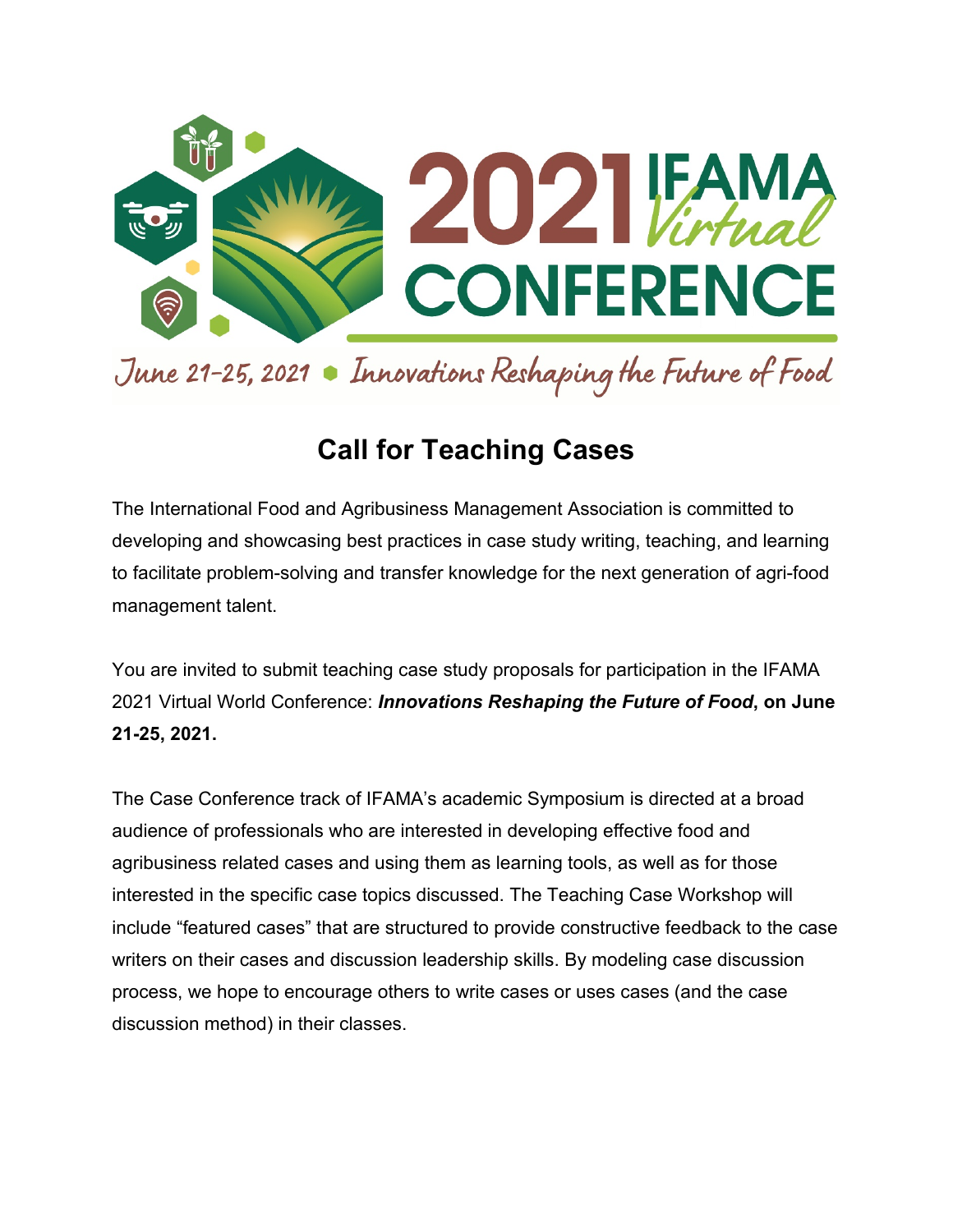Teaching Cases may cover any topic of managerial relevance, but preferably related to one of the IFAMA 2021 themes which explore innovations that are currently reshaping the agribusiness sector.

- Multidisciplinary debate and reflection on disruptive innovations shaping future global agri-food systems
- Innovation in organizations and their ecosystems
- The intersection of digitalization, technology, and sustainability trends
- Circular economy and the role of innovation toward meeting the future food needs of a changing global population
- Crisis management and emergency response to global agri-food system shocks such as the COVID-19 pandemic, natural disasters, etc.

#### **Selection criteria for teaching cases**

- 1. Interest and relevance of the topic to food and agribusiness managers
- 2. The problems, issues, and decisions presented in the case are controversial and not trivial.
- 3. The case is written from the perspective of a specified protagonist (manager/decision maker) who must make a decision or take some course of action.
- 4. The case includes enough pertinent background information (supported by data and assumptions) to analyze and diagnose the problem and allow students to propose different alternatives and to choose and support one of those alternatives.
- 5. A separate teaching note accompanies the case. The teaching note should provide teaching objectives and an outline of a class session, including the opening question, discussion pastures, and transition questions. The teaching plan may include a literature review if desired.
- 6. The case is well-written using clear and concise language, an easy-to-follow structure, and appropriate supporting data.